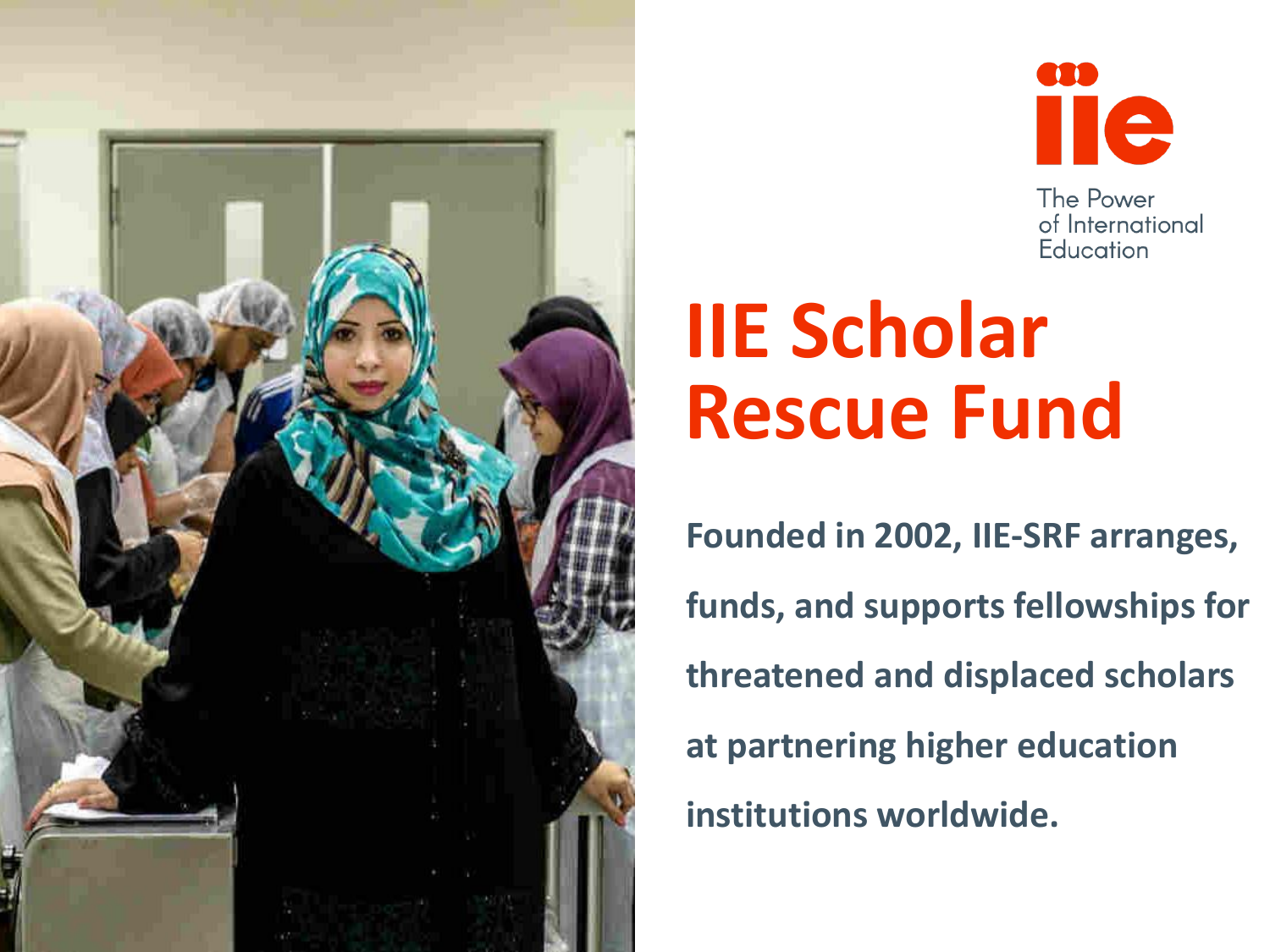## Unprecedented Need for Scholar Rescue

For over a century, IIE has supported scholars and university students facing threats to their lives and careers.

In 2021, IIE's Scholar Rescue Fund received a record # of applications – for the  $5<sup>th</sup>$  year in a row.

Top application countries in 2021:

- 1. Afghanistan
- 2. Yemen
- 3. Turkey
- 4. Ethiopia
- 5. Myanmar



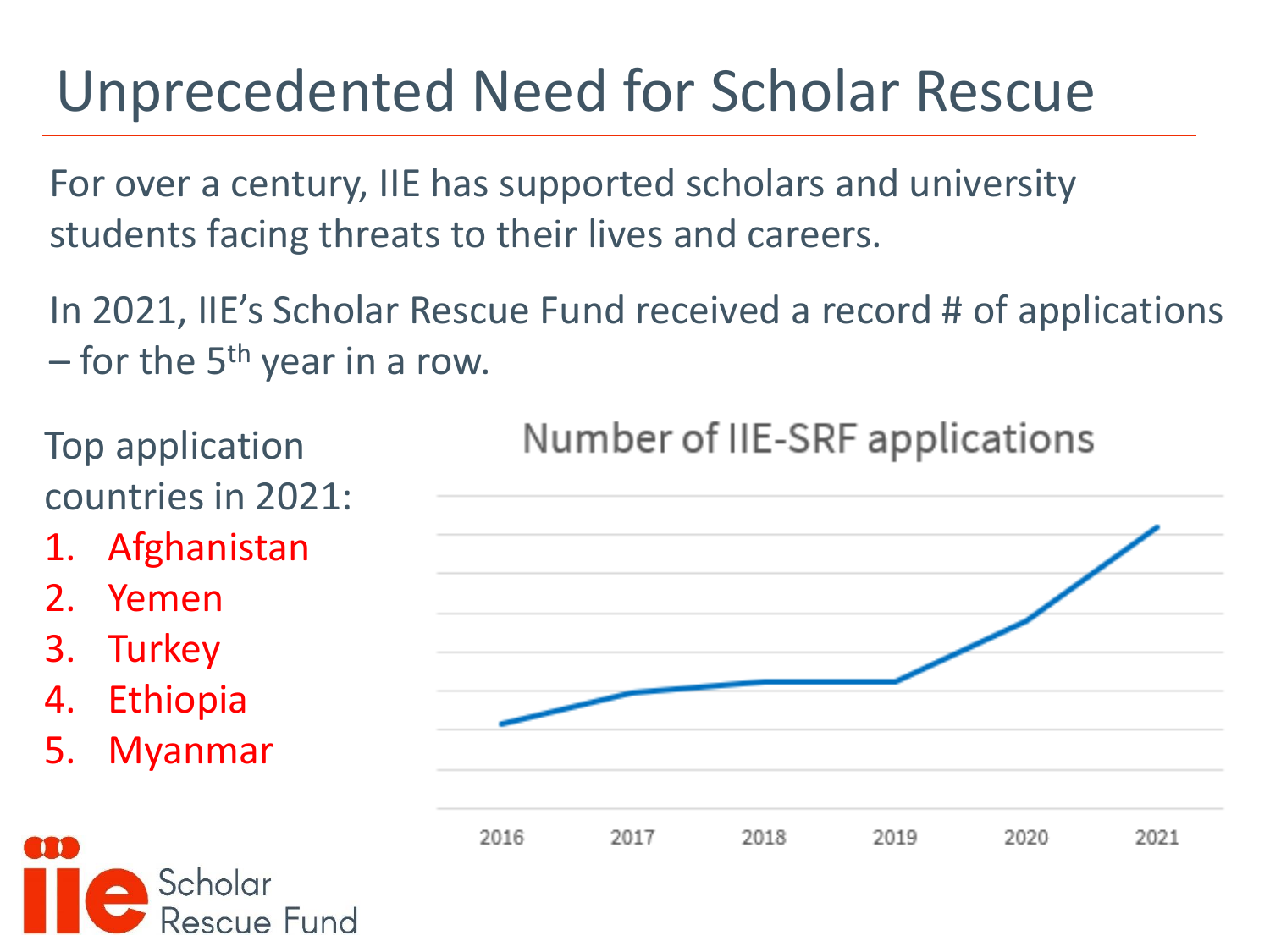## IIE-SRF Fellowship Package

- Yearlong research and/or teaching **appointment** at a higher education institution in a safe location
- Fellowship **grant of up to \$25,000** (awards are usually eligible for renewal for a second year)
	- Host institutions generally provide **matching financial support** of equal or greater value
- Up to \$5,000 in **relocation funding** to the host campus
- Individual **health insurance** coverage
- Funding for **professional development** and other support through access to IIE and IIE-SRF networks
- Dedicated **staff assistance and expertise** before, during, and after the fellowship

Scholar escue Fund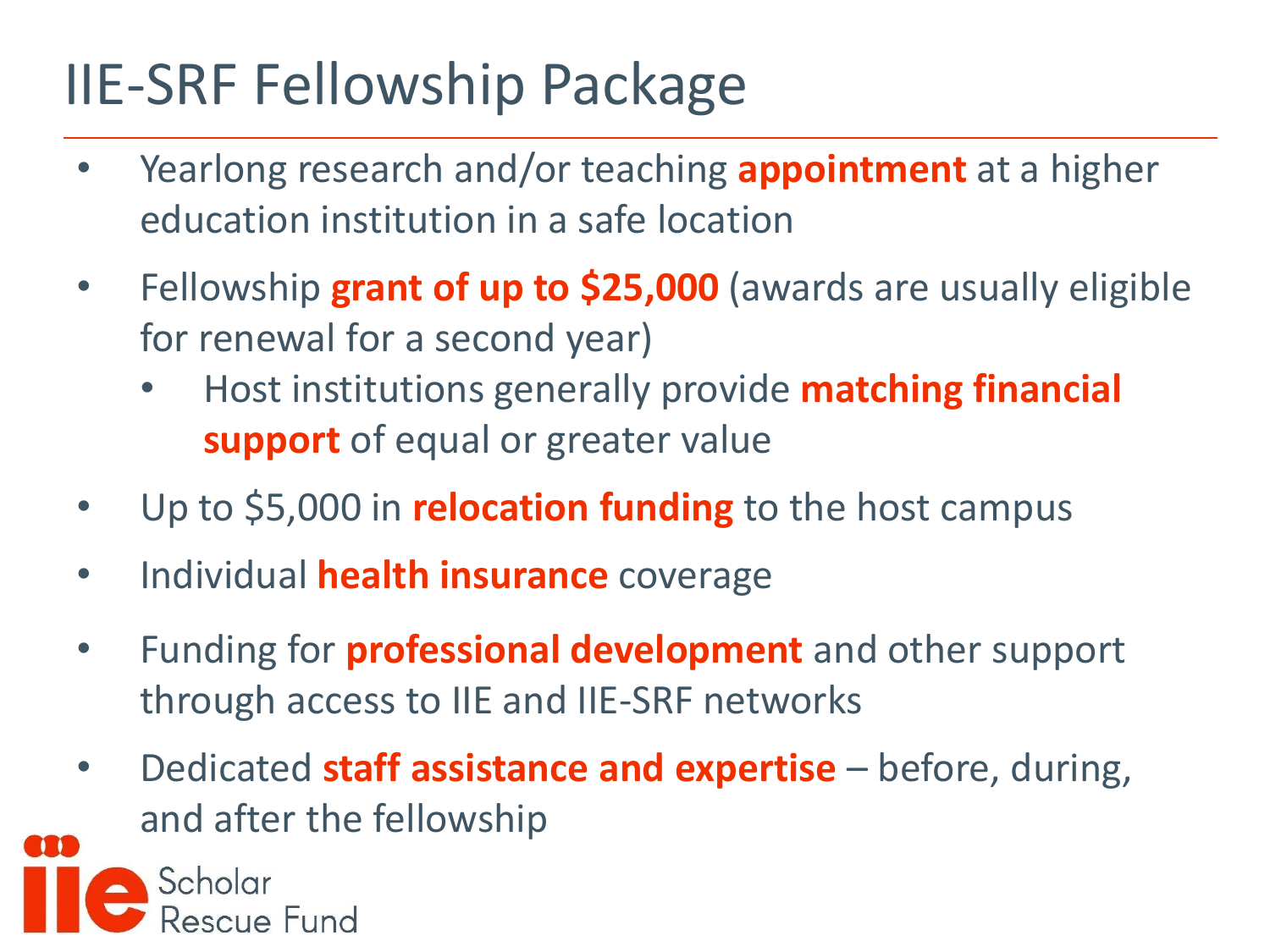### Partner with IIE-SRF

The **IIE-SRF Alliance** is a global partnership network that provides practical support to threatened and displaced scholars

#### **HOST A THREATENED SCHOLAR:**

ARRANGE a yearlong academic appointment for an IIE-SRF fellow.

PROVIDE support of equal or greater value to the IIE-SRF fellowship, generally in the form of salary or a stipend. (Contributions like housing, insurance, or professional development funding can also be considered.)

SPONSOR the fellow's visa or work permit.

OFFER academic and professional resources, faculty mentoring, and staff assistance.

#### **OFFER SCHOLAR SUPPORT SERVICES:**

CONTRIBUTE to the academic and professional development of IIE-SRF fellows and alumni as they integrate into new academic communities.

#### **REFER A THREATENED SCHOLAR:**

NOMINATE or refer to IIE-SRF academic colleagues facing threats to their lives and work in their home countries.

SHARE information about the IIE-SRF fellowship opportunity.

### **Joining the IIE-SRF Alliance is easy – and free**

Visit [www.scholarrescuefund.org/Alliance](http://www.scholarrescuefund.org/Alliance) and complete a simple expression of interest form.

Rescue Fund